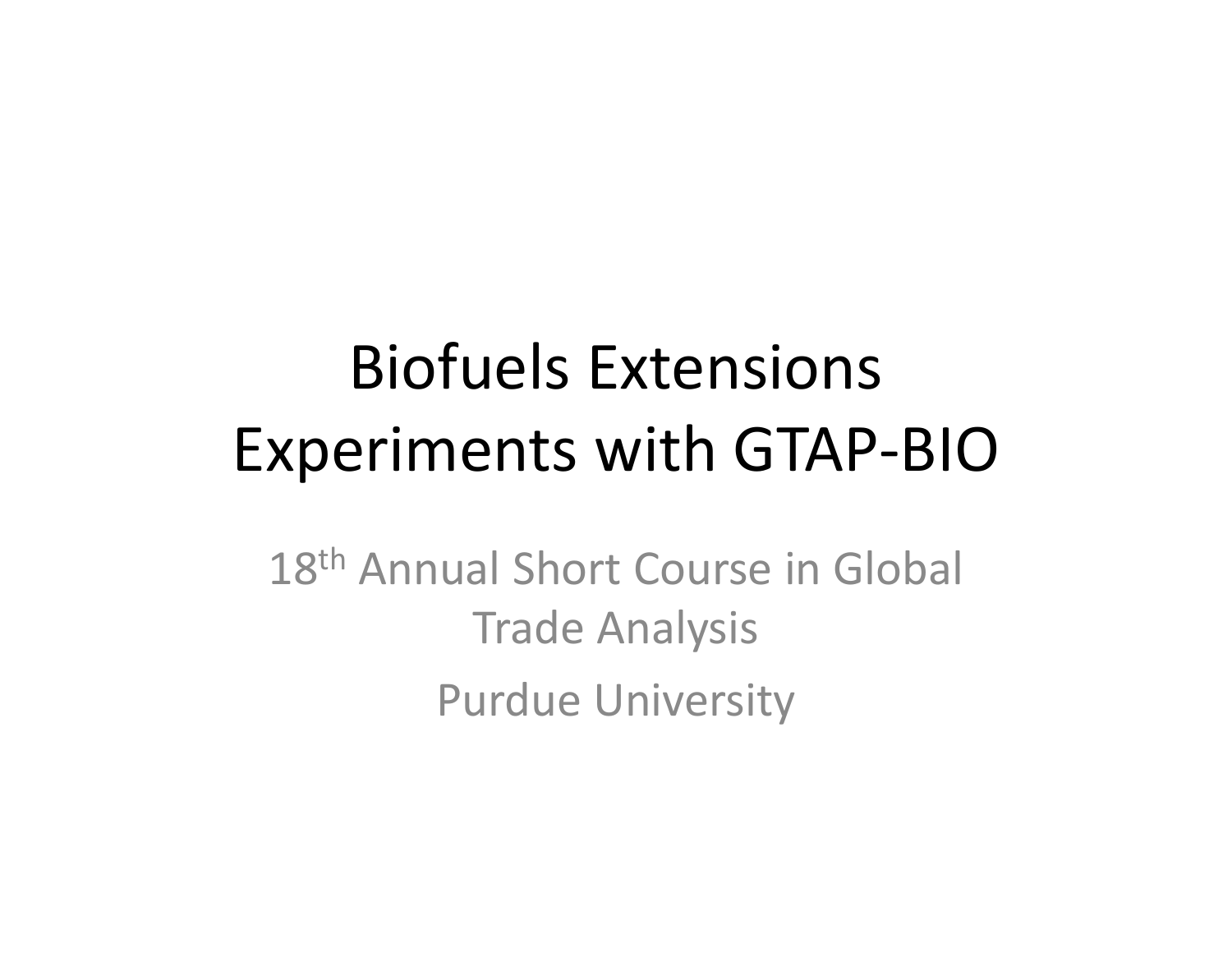## Background

- Biofuels (read ethanol) policy continues to be an area of robust debate and research
	- Net GHG balance of biofuels
	- Cost of biofuels made from subsidized crops
	- – Land Use Change: Food vs Fuel (vs <sup>C</sup> sequestration)
		- Searchinger (*Science*, 2008) found huge international land use changes associated with US Ethanol mandates
		- US Energy Independence and Security Act mandated that EPA study international land use change associated with Renewable Fuels Standards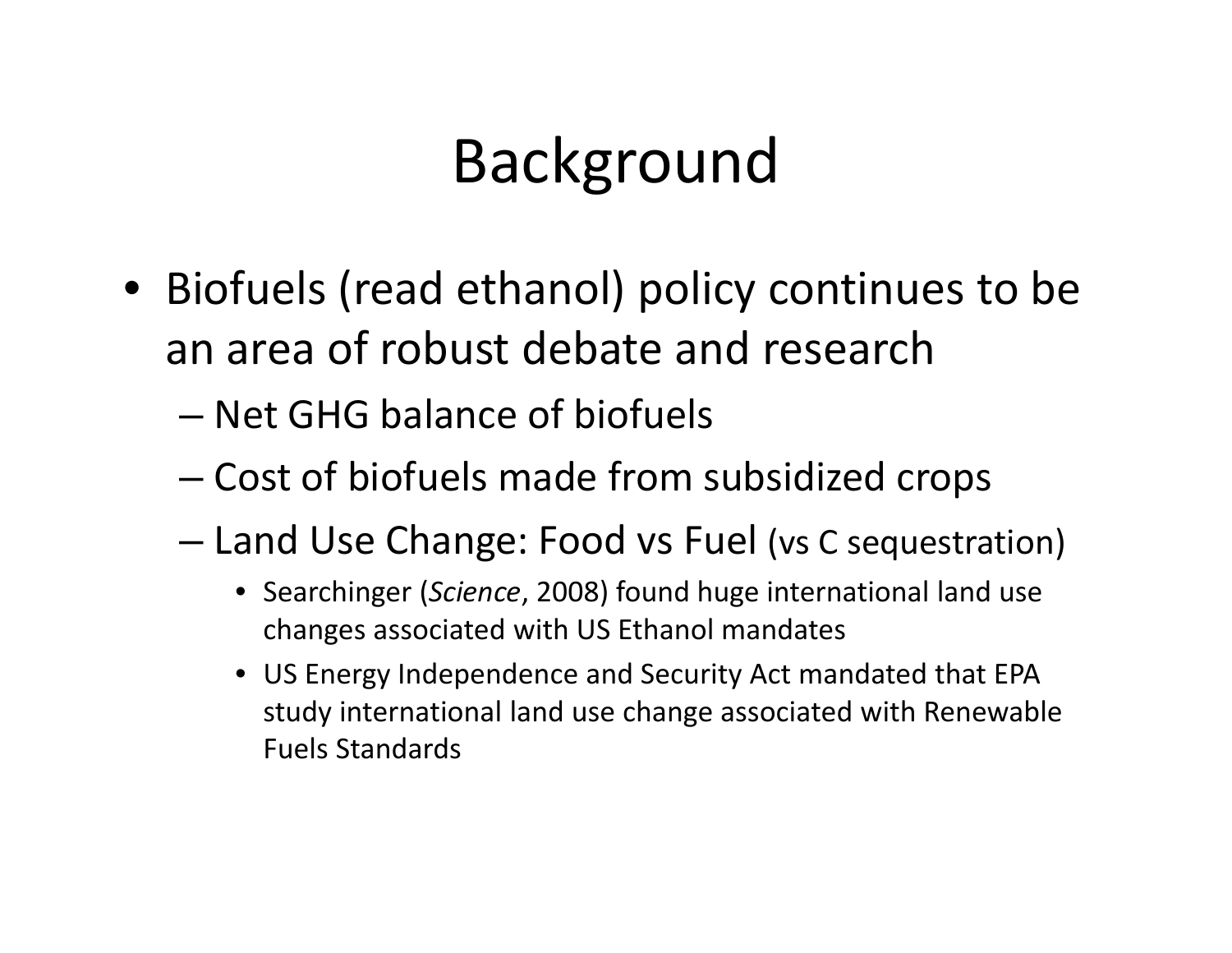

Comparison of results from FAPRI‐CARD Agricultural Model and GTAP Source: EPA RFS2 Regulatory Impact Analysis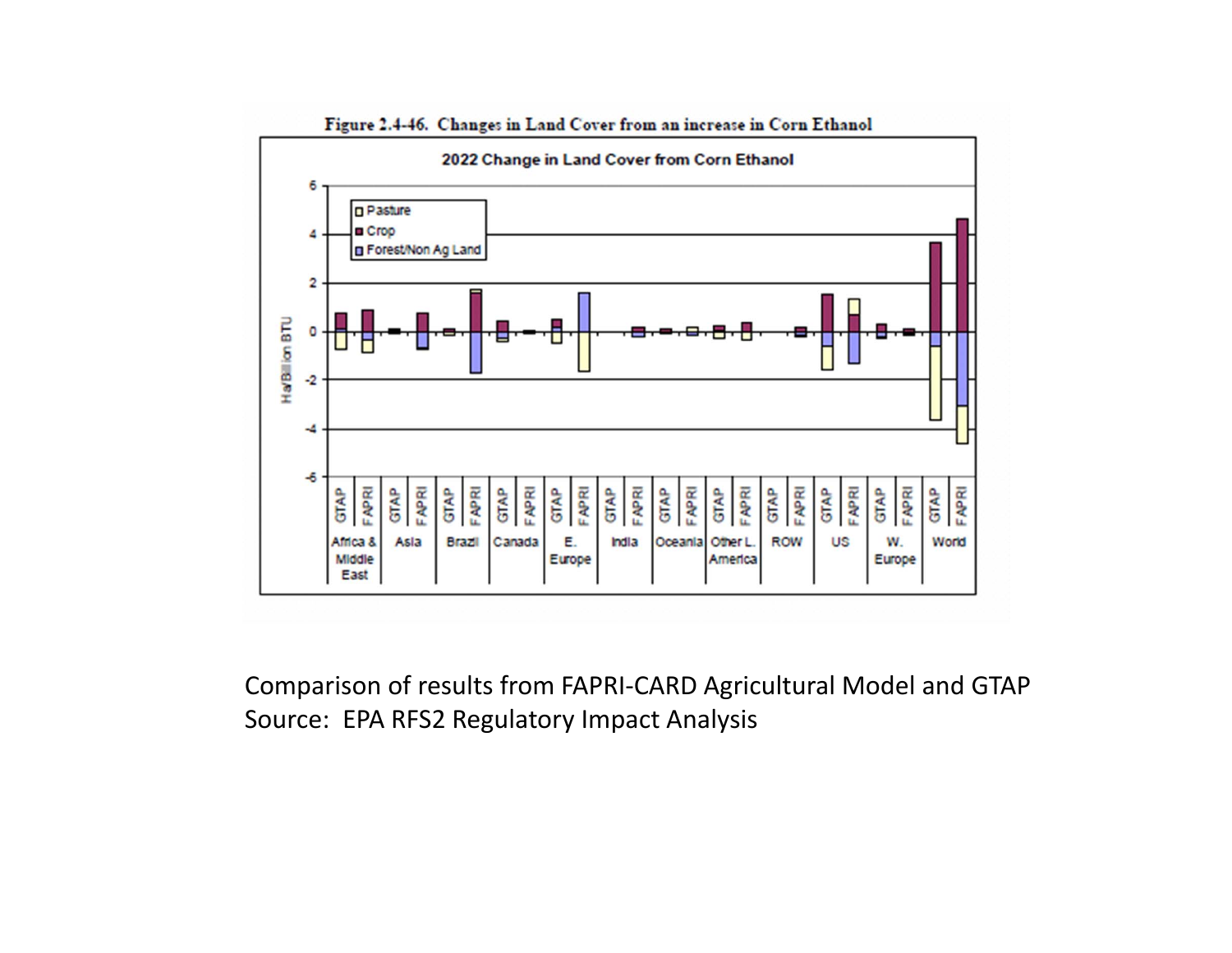- Hertel, Golub et. al. Effects of US Maize Ethanol on Global Land Use and Greenhouse Gas Emissions: Estimating Market‐mediated Responses (BioScience, March 2010)
	- – $-$  Net cropland conversion estimate of 3.8 Mha  $-$  60%  $\,$ less than Searchinger reported
- GTAP‐BIO model extends GTAP‐E by incorporating ethanol from grains, sugarcane and biodiesel from oilseeds, as well as byproducts
	- – $-$  Ethanol competes with gasoline
	- –Byproducts compete with grains as animal feed